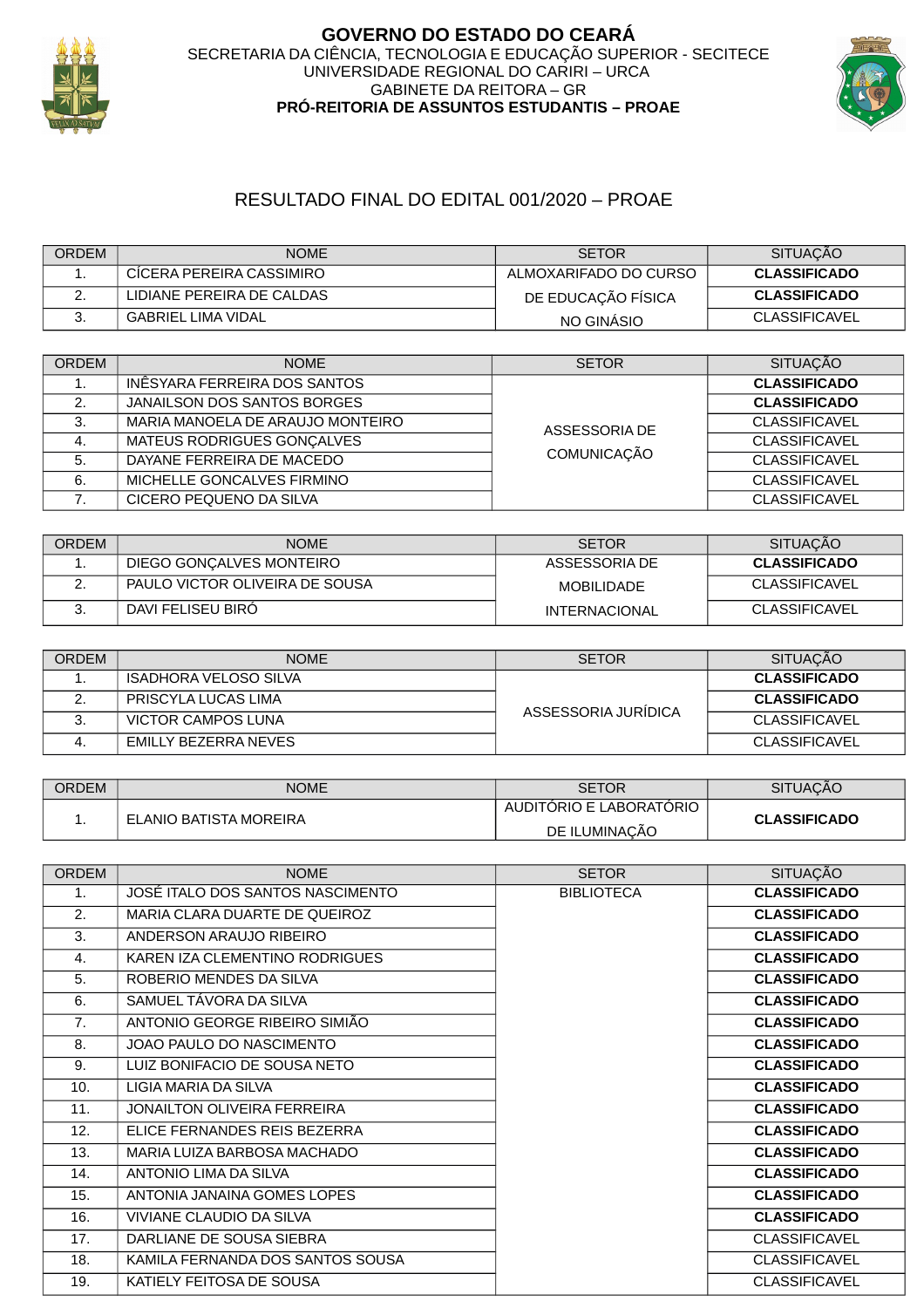| 20. | JOSÉ SIMÃO DE OLIVEIRA NETO               | <b>CLASSIFICAVEL</b> |
|-----|-------------------------------------------|----------------------|
| 21. | CICERO BARTOLOMEU FERREIRA BARBOSA        | <b>CLASSIFICAVEL</b> |
| 22. | ALAILTON PEREIRA SILVA                    | <b>CLASSIFICAVEL</b> |
| 23. | NATALIANA DOS SANTOS OLIVEIRA             | <b>CLASSIFICAVEL</b> |
| 24. | MARIA LUANA DA SILVA                      | <b>CLASSIFICAVEL</b> |
| 25. | MARIA DO SOCORRO NETO SILVA               | <b>CLASSIFICAVEL</b> |
| 26. | PEDRO DANIEL DA SILVA MACEDO              | <b>CLASSIFICAVEL</b> |
| 27. | ANA CAROLINA GOMES ARNAUD                 | <b>CLASSIFICAVEL</b> |
| 28. | JOSÉ ARMANDO SILVA DE LIMA                | <b>CLASSIFICAVEL</b> |
| 29. | LUCENILDA PEREIRA DE LIMA                 | <b>CLASSIFICAVEL</b> |
| 30. | FERNANDA FERREIRA SOARES                  | <b>CLASSIFICAVEL</b> |
| 31. | ELLEN CLARYCE FULGENCIO DE OLIVEIRA LOPES | <b>CLASSIFICAVEL</b> |
| 32. | SAMUEL DE OLIVEIRA FERREIRA               | <b>CLASSIFICAVEL</b> |
| 33. | LETICIA ALVES DE LIMA                     | <b>CLASSIFICAVEL</b> |
| 34. | LAURIANNE DE ALMEIDA SILVA                | <b>CLASSIFICAVEL</b> |
| 35. | JOSÉ FRANCISCO DE SOUSA FIGUEREDO         | <b>CLASSIFICAVEL</b> |
| 36. | THAYNA DE OLIVEIRA LOBO                   | <b>CLASSIFICAVEL</b> |
| 37. | ANNA CAROLINE MOURA PINHEIRO              | <b>CLASSIFICAVEL</b> |

| <b>ORDEM</b> | <b>NOME</b>                        | <b>SETOR</b>     | <b>SITUAÇÃO</b>      |
|--------------|------------------------------------|------------------|----------------------|
|              | BENEDITO GOMES DE QUEIROZ NETO     | CENAPES/ACADEMIA | <b>CLASSIFICADO</b>  |
| 2.           | LEONARDO BIZERRA DE ALENCAR        |                  | <b>CLASSIFICADO</b>  |
| 3.           | ANTONIO SAMUEL ALVES GOMES         |                  | <b>CLASSIFICADO</b>  |
| -4.          | <b>CLEITON GOMES DOS SANTOS</b>    |                  | <b>CLASSIFICAVEL</b> |
| 5.           | <b>GEANE VIEIRA ALENCAR SANTOS</b> |                  | <b>CLASSIFICAVEL</b> |
| 6.           | <b>JANAILSON OLIVEIRA FERREIRA</b> |                  | <b>CLASSIFICAVEL</b> |
|              | DYANNA LIGIA DE SOUSA TELES        |                  | <b>CLASSIFICAVEL</b> |

| <b>ORDEM</b> | <b>NOME</b>                          | <b>SETOR</b> | <b>SITUAÇÃO</b>      |
|--------------|--------------------------------------|--------------|----------------------|
| T.           | HORTÊNCIA BATISTA DE LIMA            | <b>CEPEC</b> | <b>CLASSIFICADO</b>  |
| 2.           | ARTHUR HÁLAMO BEZERRA OLIVEIRA LEITE |              | <b>CLASSIFICADO</b>  |
| 3.           | <b>GABRIELA KIULANE RIBEIRO LIMA</b> |              | <b>CLASSIFICADO</b>  |
| 4.           | CICERO ALAN FERREIRA LIRA            |              | <b>CLASSIFICADO</b>  |
| 5.           | <b>EMANUELLY VELOSO PEREIRA</b>      |              | <b>CLASSIFICADO</b>  |
| 6.           | AMANDA KELLE DE SOUSA                |              | <b>CLASSIFICAVEL</b> |
| 7.           | RICARDO MONTEIRO DE CARVALHO         |              | <b>CLASSIFICAVEL</b> |
| 8.           | NÍCOLAS DEAN CAVALCANTI FERREIRA     |              | <b>CLASSIFICAVEL</b> |
| 9.           | FERNANDO JÚNIOR AGOSTINHO SILVA      |              | <b>CLASSIFICAVEL</b> |
| 10.          | JOSÉ ERCULES DA SILVA                |              | <b>CLASSIFICAVEL</b> |

| <b>ORDEM</b> | <b>NOME</b>                      | <b>SETOR</b>      | <b>SITUACÃO</b>      |
|--------------|----------------------------------|-------------------|----------------------|
|              | ANA LAIS SANTOS OLIVEIRA         | <b>CERIMONIAL</b> | <b>CLASSIFICADO</b>  |
|              | RENATA ANTERO DE OLIVEIRA        |                   | <b>CLASSIFICAVEL</b> |
| З.           | <b>YASMIN LIMA DA SILVA</b>      |                   | <b>CLASSIFICAVEL</b> |
| 4.           | DANIELE DOS SANTOS CARVALHO      |                   | <b>CLASSIFICAVEL</b> |
| 5.           | ALISON MARQUES DE SOUZA FERREIRA |                   | <b>CLASSIFICAVEL</b> |
| 6.           | ALEFF ALVES DA SILVA             |                   | <b>CLASSIFICAVEL</b> |

| <b>ORDEM</b> | <b>NOME</b>                         | <b>SETOR</b> | <b>SITUACÃO</b>      |
|--------------|-------------------------------------|--------------|----------------------|
|              | MARIA JUCIRENE DA CONCEIÇÃO CORREIA | <b>CEV</b>   | <b>CLASSIFICADO</b>  |
| 2            | MIGUEL CASTRO DE OLIVEIRA NETO      |              | <b>CLASSIFICADO</b>  |
| З.           | LUCAS IZIDIO FEITOSA                |              | <b>CLASSIFICAVEL</b> |
|              | JOSE MARCOS GONÇALVES DO NASCIMENTO |              | <b>CLASSIFICAVEL</b> |
| 5.           | NAGELA GLICIA DOS SANTOS FERREIRA   |              | <b>CLASSIFICAVEL</b> |
| 6.           | ANA CAROLINA FERREIRA DA SILVA      |              | <b>CLASSIFICAVEL</b> |

| ORDEM    | NOME.                              | <b>SETOR</b>       | <b>SITUACAO</b>      |
|----------|------------------------------------|--------------------|----------------------|
| <b>.</b> | ABELARDO ALVES PEREIRA             | <b>COORDENAÇAO</b> | <b>CLASSIFICADO</b>  |
| <u>.</u> | MATHEUS ANTONIO ALEX LIMA DA SILVA | ADIMINISTRATIVA DE | <b>CLASSIFICADO</b>  |
|          | KAROLYNE CORDEIRO CARVALHO         | CAMPOS SALES       | <b>CLASSIFICAVEL</b> |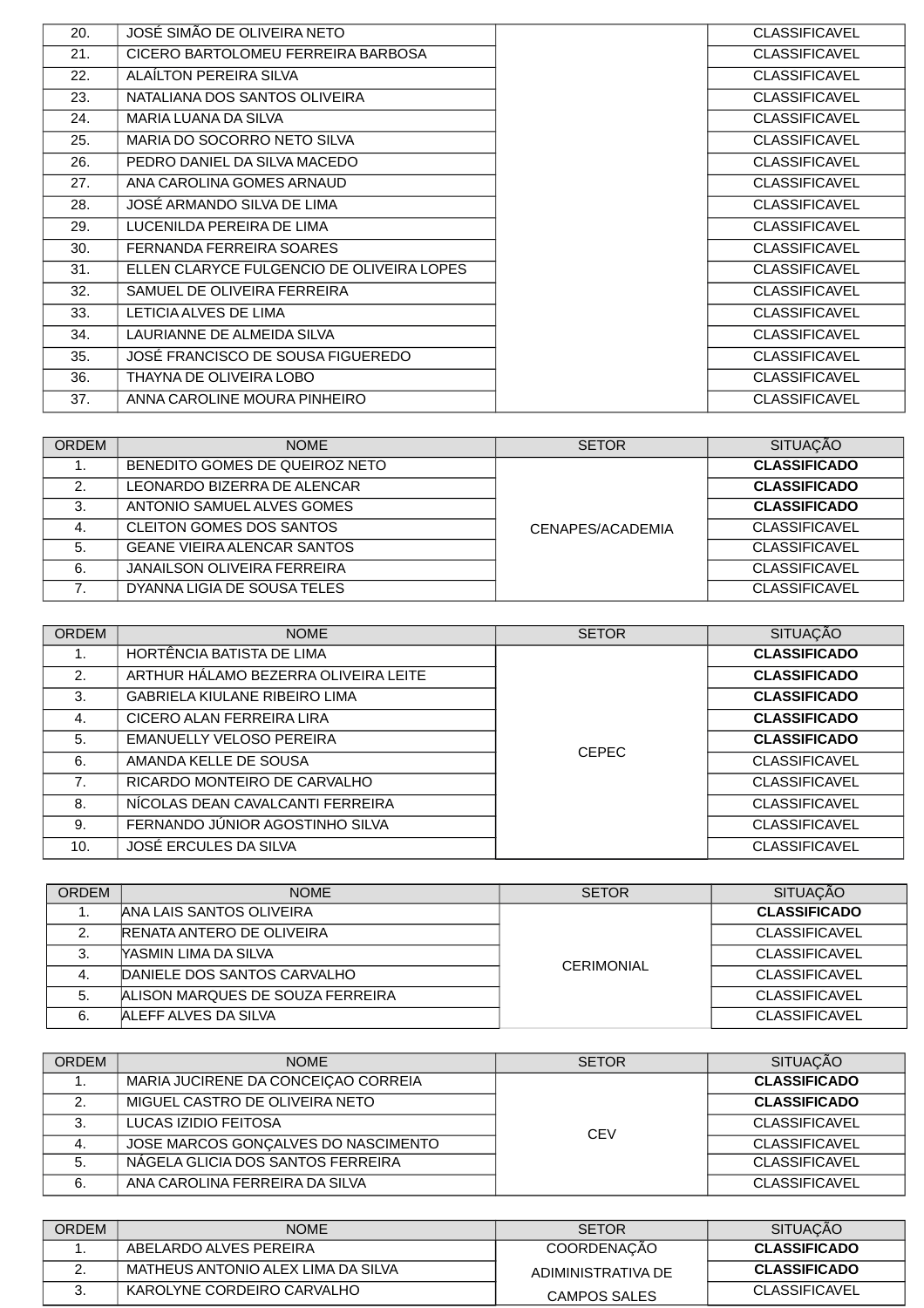| <b>ORDEM</b> | <b>NOME</b>         | <b>SETOR</b>   | <b>SITUACAO</b>     |
|--------------|---------------------|----------------|---------------------|
|              |                     | COORDENAÇÃO DO |                     |
| . .          | EDSON DA SILVA LIMA | MESTRADO EM    | <b>CLASSIFICADO</b> |
|              |                     | ENFERMAGEM     |                     |

| <b>ORDEM</b> | <b>NOME</b>                | <b>SETOR</b>           | <b>SITUACAO</b>      |
|--------------|----------------------------|------------------------|----------------------|
| 01           | MARIANA DOS SANTOS ANSELMO | COORDENAÇÃO DO         | <b>CLASSIFICADO</b>  |
| 02           | JOSE SOARES FILHO          | <b>MESTRADO - PPGL</b> | <b>CLASSIFICAVEL</b> |

| <b>ORDEM</b> | <b>NOME</b>                   | <b>SETOR</b> | <b>SITUACÃO</b>     |
|--------------|-------------------------------|--------------|---------------------|
| . .          | NAYARA BRENDA MORAES FERREIRA | CPPD         | <b>CLASSIFICADO</b> |
| <u>.</u>     | MARCIA SILVA DOS SANTOS       |              | <b>CLASSIFICADO</b> |
| J.           | MARIA CLARA CARVALHO MACIEL   |              | CLASSIFICAVEL       |

| <b>ORDEM</b> | <b>NOME</b>                       | <b>SETOR</b> | <b>SITUACÃO</b>      |
|--------------|-----------------------------------|--------------|----------------------|
|              | MARCOS ANTONIO FERNANDES DA SILVA |              | <b>CLASSIFICADO</b>  |
| 2.           | EMANUELA EVINA LUIZ DOS SANTOS    |              | <b>CLASSIFICADO</b>  |
| З.           | JANIEL BARBOSA DA SILVA           |              | <b>CLASSIFICAVEL</b> |
| 4.           | DAVILA MARTINS VIEIRA             | <b>DEEIN</b> | <b>CLASSIFICAVEL</b> |
| 5.           | ELISA GONCALVES LEITE             |              | <b>CLASSIFICAVEL</b> |
| 6.           | ANTONIA CAMILA BRANCA DA SILVA    |              | <b>CLASSIFICAVEL</b> |
|              | TARCIS WALAN ALMEIDA FREIRE       |              | CLASSIFICAVEL        |

| <b>ORDEM</b> | NOME                            | SETOR        | <b>SITUACÃO</b>     |
|--------------|---------------------------------|--------------|---------------------|
| --           | DENILSON PEREIRA SOARES         | <b>DIPES</b> | <b>CLASSIFICADO</b> |
| <u>.</u>     | MARIA GEANNE BARROS DE CARVALHO |              | <b>CLASSIFICADO</b> |

| <b>ORDEM</b> | <b>NOME</b>                     | <b>SETOR</b>                         | <b>SITUAÇÃO</b>      |
|--------------|---------------------------------|--------------------------------------|----------------------|
| ∸.           | MARIA JOSIANE OLIVEIRA SILVA    | ESCOLA HOSPITALAR<br><b>SERFLEPE</b> | <b>CLASSIFICADO</b>  |
| 2.           | BEATRIZ RIBEIRO LUCIANO         |                                      | <b>CLASSIFICADO</b>  |
| 3.           | AGLAILDA SILVA ALENCAR          |                                      | <b>CLASSIFICAVEL</b> |
| -4.          | RAISSA LAYENNE OUEIROZ DE LUNA  |                                      | <b>CLASSIFICAVEL</b> |
| 5.           | ANA LUCIA ALVES DA SILVA        |                                      | <b>CLASSIFICAVEL</b> |
| 6.           | _ARISSA SILVA ALENCAR           |                                      | <b>CLASSIFICAVEL</b> |
|              | <b>VIVIANNE SAMPAIO MENESES</b> |                                      | <b>CLASSIFICAVEL</b> |

| ORDEM | <b>NOME</b>                       | <b>SETOR</b> | <b>SITUACÃO</b>      |
|-------|-----------------------------------|--------------|----------------------|
|       | ANGÉLICA MOURA DA SILVA           | GABINETE     | <b>CLASSIFICADO</b>  |
|       | <b>FABRICIO FERREIRA DA SILVA</b> |              | <b>CLASSIFICADO</b>  |
|       | VINICIO SEVERINO CANUTO           |              | <b>CLASSIFICAVEL</b> |
|       | RENAN FERREIRA SALES              |              | <b>CLASSIFICAVEL</b> |
|       | SARAH CAROLINE DE OLIVEIRA MORAIS |              | <b>CLASSIFICAVEL</b> |

| ORDEM | <b>NOME</b>                     | <b>SETOR</b>  | <b>SITUACAO</b>      |
|-------|---------------------------------|---------------|----------------------|
| a .   | CICERO GENILSON SILVA DE BARROS | <b>GEOPED</b> | <b>CLASSIFICADO</b>  |
|       | LARISSA GOMES ROSENDO           |               | <b>CLASSIFICADO</b>  |
| J.    | VANESSA LUIZA DE SOUZA          |               | <b>CLASSIFICAVEL</b> |

| <b>ORDEM</b> | <b>NOME</b>                            | <b>SETOR</b>           | <b>SITUAÇÃO</b>      |
|--------------|----------------------------------------|------------------------|----------------------|
|              | ANA VITÓRIA PEREIRA DA SILVA SILVESTRE | <b>GEOPARK ARARIPE</b> | <b>CLASSIFICADO</b>  |
| 2.           | TAMIRES HENRIOUE DOS SANTOS            |                        | <b>CLASSIFICADO</b>  |
| 3.           | ANA MARIA ALVES NETA                   |                        | <b>CLASSIFICADO</b>  |
| 4.           | CICERO JUCIMAR ARTUR DE ALENCAR        |                        | <b>CLASSIFICADO</b>  |
| 5.           | FRANCISCO ITALO JUVINO DE ALENCAR      |                        | <b>CLASSIFICAVEL</b> |
| 6.           | RAMIRES MOREIRA DE ALBUQUERQUE         |                        | <b>CLASSIFICAVEL</b> |
| 7.           | ANDREIA LEITÃO DA SILVA                |                        | <b>CLASSIFICAVEL</b> |
| 8.           | OSLANIA OLIVEIRA DO NASCIMENTO         |                        | <b>CLASSIFICAVEL</b> |
| 9.           | ELAINE MIRELI IZAIAS FURTADO           |                        | <b>CLASSIFICAVEL</b> |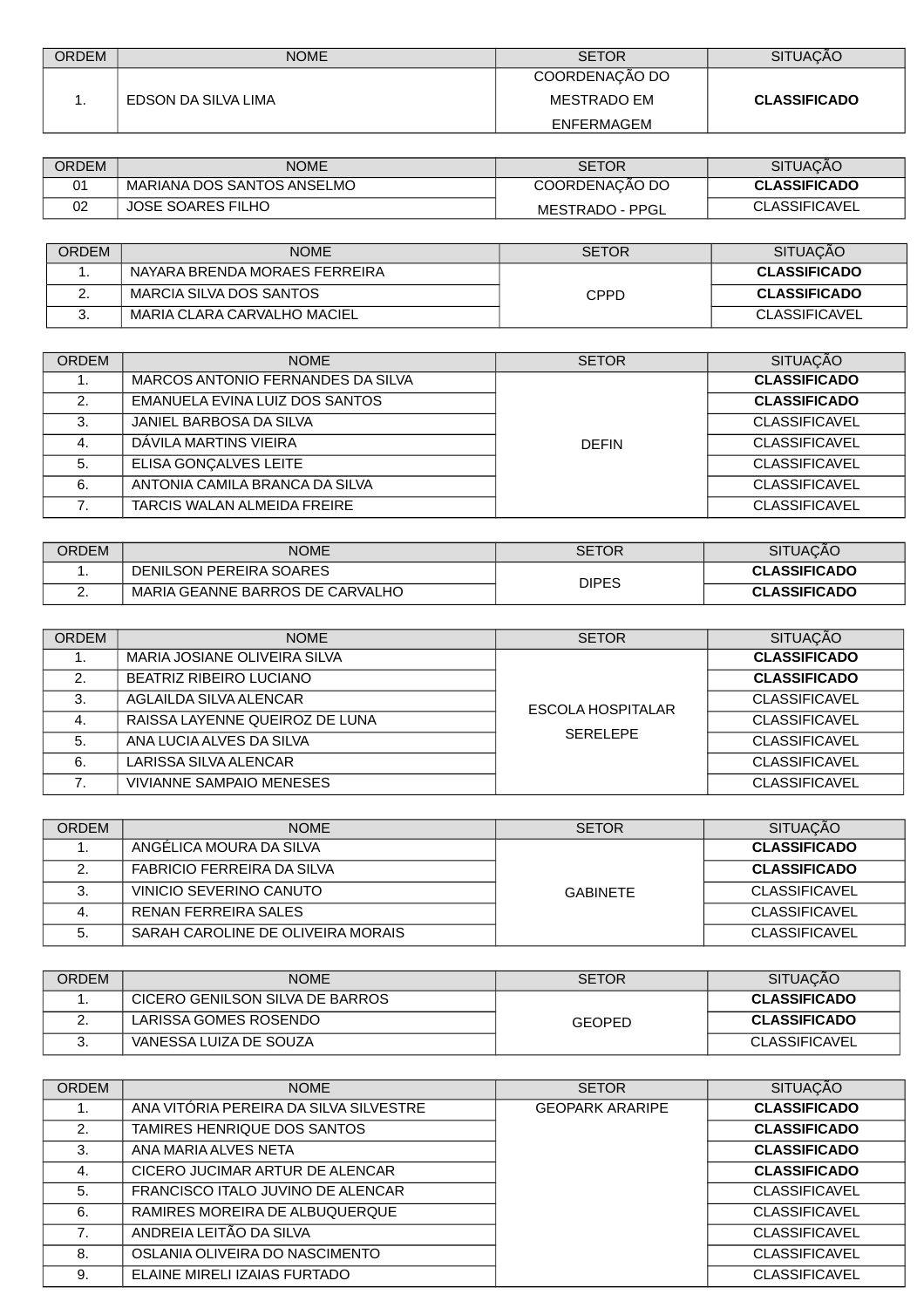| 10. | DE<br>`^IN⊾<br>^N⊶<br>$\mathbf{v}$<br>ו ר<br>אזי<br>$J$ $\sim$<br>ATP | $\sqrt{2}$<br><b>UAVF</b> |
|-----|-----------------------------------------------------------------------|---------------------------|
|     |                                                                       |                           |

| ORDEM | <b>NOME</b>                   | <b>SETOR</b> | <b>SITUACÃO</b>      |
|-------|-------------------------------|--------------|----------------------|
|       | KELE SOARES CALIXTO           |              | <b>CLASSIFICADO</b>  |
|       | MARIA TATIANE ALVES VIANA     |              | <b>CLASSIFICAVEL</b> |
|       | JOANA DARC DE SOUZA SILVA     | GINÁSIO      | <b>CLASSIFICAVEL</b> |
|       | JOSEFA LUIARA DA SILVA SANTOS |              | <b>CLASSIFICAVEL</b> |
|       | LILIANE SILVA MEDEIROS        |              | <b>CLASSIFICAVEL</b> |

| ORDEM    | <b>NOME</b>                     | <b>SETOR</b>      | <b>SITUACÃO</b>      |
|----------|---------------------------------|-------------------|----------------------|
| <b>.</b> | SUSANA EMANUELLE DE ABREU ROCHA | GINASTICA LABORAL | <b>CLASSIFICADO</b>  |
|          | BARBARA SILVA BATISTA           |                   | <b>CLASSIFICADO</b>  |
|          | SUYEVANE PEREIRA VIEIRA         |                   | <b>CLASSIFICAVEL</b> |
|          | CICERA CARLA VIEIRA ALVES       |                   | <b>CLASSIFICAVEL</b> |

| ORDEM | <b>NOME</b>                                                 | $\sim$ $\sim$ $\sim$ $\sim$<br>SEIOR | <b>AITI</b><br><b>UACAO</b><br>۱۲ اگ |
|-------|-------------------------------------------------------------|--------------------------------------|--------------------------------------|
| --    | <b>MARINHO</b><br><b>ANTONIO</b><br><b>JOSE</b><br>FERREIRA | IDECC<br>'HESC                       | <b>FICADO</b><br>~<br>חככו           |

| ORDEM    | <b>NOME</b>                      | <b>SETOR</b> | <b>SITUACÃO</b>      |
|----------|----------------------------------|--------------|----------------------|
|          | FRANCISCO LEONARDO SILVA ALENCAR | LABORE       | <b>CLASSIFICADO</b>  |
| <u>.</u> | JESSICA FERREIRA DE LIMA         |              | CLASSIFICAVEL        |
|          | JULIANA MONTEIRO GABRIEL         |              | <b>CLASSIFICAVEL</b> |

| <b>ORDEM</b> | <b>NOME</b>                              | <b>SETOR</b> | <b>SITUACAO</b>     |
|--------------|------------------------------------------|--------------|---------------------|
| . .          | CAMILA FAGUNDES MARTINS                  |              | <b>CLASSIFICADO</b> |
|              | CAMILA ABRANTES SILVA                    | _ABFET       | <b>CLASSIFICADO</b> |
|              | IAGO GIOVANNI OLIVEIRA SILVEIRA DE BRITO |              | CLASSIFICAVEL       |

| <b>ORDEM</b> | <b>NOME</b>                 | SETOR                  | <b>SITUACAO</b>     |
|--------------|-----------------------------|------------------------|---------------------|
|              |                             | LABORATÓRIO DE ÁGUAS E |                     |
| . .          | EDILANIA MARTINS DOS SANTOS | <b>EFLUENTES</b>       | <b>CLASSIFICADO</b> |

| ORDEM | <b>NOME</b>                    | <b>SETOR</b>           | <b>SITUACÃO</b>      |
|-------|--------------------------------|------------------------|----------------------|
|       | ANA KARINE GOMES DUARTE        |                        | <b>CLASSIFICADO</b>  |
|       | LHAYS AYANNY SANTOS ANDRADE    | LABORATÓRIO DE ANÁLISE | <b>CLASSIFICAVEL</b> |
|       | ALVARO LISLEY PEREIRA DA SILVA | DO TRABALHO - LAT      | <b>CLASSIFICAVEL</b> |
|       | EVERSON DE ARAÚJO MAIA         |                        | <b>CLASSIFICAVEL</b> |

| <b>ORDEM</b> | <b>NOME</b>                      | <b>SETOR</b>    | <b>SITUAÇÃO</b>      |
|--------------|----------------------------------|-----------------|----------------------|
|              | ANTONIA WELVISLEIDE FERNANDES    |                 | <b>CLASSIFICADO</b>  |
| 2.           | ANTONIO MAXUEL LIMA DA SILVA     |                 | <b>CLASSIFICADO</b>  |
| 3.           | MARIA SAMILE VIEIRA FERREIRA     | LABORATÓRIO DE  | <b>CLASSIFICADO</b>  |
| 4.           | JOSÉ EDUARDO PEREIRA ALCÂNTARA   |                 | <b>CLASSIFICAVEL</b> |
| 5.           | ALEXANDRE ANTONIO DO NASCIMENTO  |                 | <b>CLASSIFICAVEL</b> |
| 6.           | ANDREA VANESSA NASCIMENTO SILVA  | <b>ANATOMIA</b> | <b>CLASSIFICAVEL</b> |
| 7.           | ANA CAROLINY ALVES PEREIRA       |                 | <b>CLASSIFICAVEL</b> |
| 8.           | FRANCISCA ROSANA DE MORAIS PINTO |                 | <b>CLASSIFICAVEL</b> |
| 9.           | GÉSSICA SOARES DA SILVA          |                 | <b>CLASSIFICAVEL</b> |

| ORDEM | <b>NOME</b>                   | SETOR                     | <b>SITUACAO</b>     |
|-------|-------------------------------|---------------------------|---------------------|
| --    | <b>GABRIEL TENORIO AMORIM</b> | LABORATORIO DE            | <b>CLASSIFICADO</b> |
|       |                               | <b>BIDIMENSIONALIDADE</b> |                     |

| ORDEM    | <b>NOME</b>                      | <b>SETOR</b>                  | <b>SITUACÃO</b>     |
|----------|----------------------------------|-------------------------------|---------------------|
| <b>.</b> | EMYLE CAROLINE FERREIRA DA SILVA | LABORATÓRIO DE<br>CARTOGRAFIA | <b>CLASSIFICADO</b> |
|          | ANA PAULA DE LIMA                |                               | <b>CLASSIFICADO</b> |
|          | ROZÂNGELA LOPES DA CONCEIÇÃO     |                               | CLASSIFICAVEL       |

| - - - - - - - - | 10.11<br>NOME<br>$\cdot\cdot\cdot$ | $- - - - - -$ |  |
|-----------------|------------------------------------|---------------|--|
|-----------------|------------------------------------|---------------|--|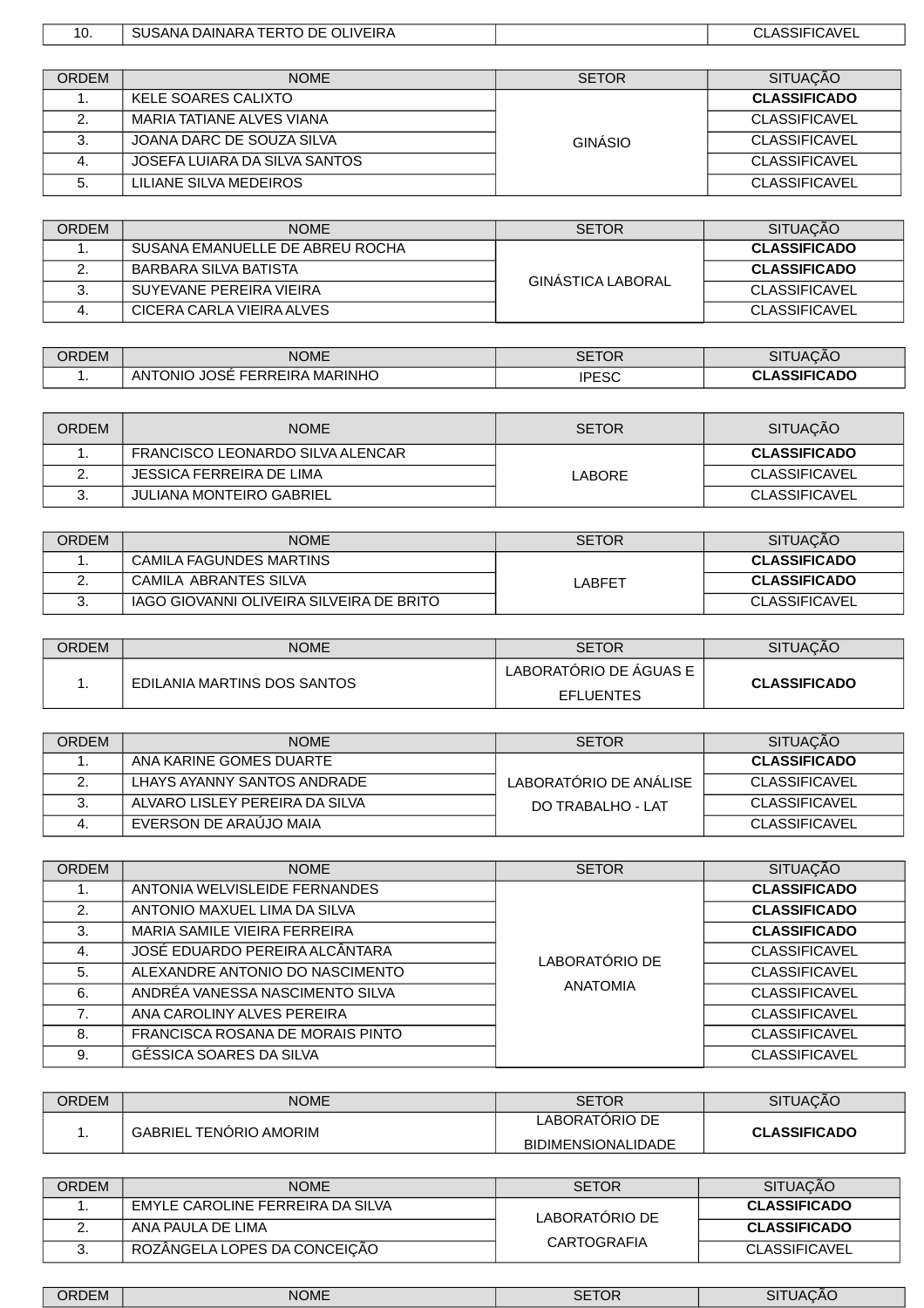| . . | JOÃO WILLYAME PEREIRA DE LIMA | LABORATORIO DE  | <b>CLASSIFICADO</b> |
|-----|-------------------------------|-----------------|---------------------|
|     | AMANDA JAQUELINE RODRIGUES    |                 | CLASSIFICAVEL       |
| J.  | FATIMA LIVIA RODRIGUES        | <b>FIGURINO</b> | CLASSIFICAVEL       |

| ORDEM | <b>NOME</b>                | <b>SETOR</b> | <b>SITUACÃO</b>      |
|-------|----------------------------|--------------|----------------------|
|       | VANESSA CRUZ BRITO         | I ABGFA      | <b>CLASSIFICADO</b>  |
|       | JOËLHA ALVES DA SILVA      |              | <b>CLASSIFICADO</b>  |
|       | LEANDRO ALVES DE SOUSA     |              | <b>CLASSIFICAVEL</b> |
|       | JOSE RAMON DE BRITO MACEDO |              | <b>CLASSIFICAVEL</b> |

| ORDEM    | <b>NOME</b>                      | <b>SETOR</b> | <b>SITUACÃO</b>      |
|----------|----------------------------------|--------------|----------------------|
| <b>.</b> | FRANCISCO TIAGO SETUVAL CARVALHO | LABGEO       | <b>CLASSIFICADO</b>  |
|          | ALESSANDRA ALVES DA SILVA        |              | <b>CLASSIFICADO</b>  |
| .ت       | LUCIANO OLIVEIRA BATISTA         |              | <b>CLASSIFICAVEL</b> |
|          | DIEGO DA COSTA PINHEIRO          |              | <b>CLASSIFICAVEL</b> |

| <b>ORDEM</b> | <b>NOMF</b>                          | <b>SETOR</b>          | <b>SITUACÃO</b>      |
|--------------|--------------------------------------|-----------------------|----------------------|
| <b>.</b>     | RAYNARA AUGUSTIN QUEIROZ             |                       | <b>CLASSIFICADO</b>  |
|              | CAMILA DA SILVA PEREIRA              | LABORATÓRIO DE        | <b>CLASSIFICADO</b>  |
|              | MICAELLE DE SOUSA SILVA              |                       | <b>CLASSIFICAVEL</b> |
| 4.           | MARCIA EDUARDA NASCIMENTO DOS SANTOS | <b>HABILIDADES DE</b> | <b>CLASSIFICAVEL</b> |
|              | ANA CAROLINY OLIVEIRA DA SILVA       | FNFFRMAGFM            | <b>CLASSIFICAVEL</b> |
|              | ANA PAULA DA SILVA GONCALVES         |                       | <b>CLASSIFICAVEL</b> |

| <b>ORDEM</b> | <b>NOME</b>                             | <b>SETOR</b>       | <b>SITUAÇÃO</b>      |
|--------------|-----------------------------------------|--------------------|----------------------|
| 1.           | BEATRIZ CARDOSO DA SILVA SOUZA          |                    | <b>CLASSIFICADO</b>  |
| 2.           | MAYRA KAROLINE DA SILVA                 |                    | <b>CLASSIFICADO</b>  |
| 3.           | <b>GABRIEL MAMÉDIO DE OLIVEIRA</b>      |                    | <b>CLASSIFICADO</b>  |
| 4.           | TIAGO SILVA COSTA                       |                    | <b>CLASSIFICADO</b>  |
| 5.           | THALYNNI DE SOUSA CARVALHO              | LABORATÓRIO DE     | <b>CLASSIFICADO</b>  |
| 6.           | JOÃO VICTOR LIRA DOS SANTOS             |                    | <b>CLASSIFICADO</b>  |
| 7.           | ARTUR BRUNO DE SOUSA                    |                    | <b>CLASSIFICADO</b>  |
| 8.           | <b>GUILHERME BERCKSON SILVA CORREIA</b> | <b>INFORMÁTICA</b> | <b>CLASSIFICADO</b>  |
| 9.           | JESSICA ARARUNA ARAUJO                  |                    | <b>CLASSIFICADO</b>  |
| 10.          | <b>IDELVAN DE MORAIS PINTO</b>          |                    | <b>CLASSIFICADO</b>  |
| 11.          | IGOR CESAR VIEIRA DE CARVALHO           |                    | <b>CLASSIFICAVEL</b> |
| 12.          | PEDRO ÍTALO DE ALCÂNTARA PEREIRA        |                    | <b>CLASSIFICAVEL</b> |
| 13.          | CICERO FERREIRA DA SILVA                |                    | <b>CLASSIFICAVEL</b> |

| <b>ORDEM</b> | <b>NOME</b>                   | <b>SETOR</b>        | <b>SITUACÃO</b>     |
|--------------|-------------------------------|---------------------|---------------------|
|              | ICARO MARCUS DA SILVA PEOUENO | LABORATÓRIO DE      |                     |
|              |                               | MEDIAÇÕES           | <b>CLASSIFICADO</b> |
|              |                               | <b>RADIOLÓGICAS</b> |                     |

| <b>ORDEM</b> | <b>NOME</b>                      | <b>SETOR</b>      | <b>SITUACAO</b>     |
|--------------|----------------------------------|-------------------|---------------------|
|              | MARIA FRANCISCA GOMES DE ALMEIDA | LABORATORIO DE    | <b>CLASSIFICADO</b> |
|              |                                  | MINERAIS E ROCHAS |                     |

| <b>ORDEM</b> | <b>NOME</b> | <b>SETOR</b>   | <b>SITUACÃO</b>               |
|--------------|-------------|----------------|-------------------------------|
|              |             | LABORATÓRIO DE | NÃO HOUVE                     |
| --           |             | <b>PINTURA</b> | <b>CLASSIFICADO</b><br>$\sim$ |

| ORDEM    | <b>NOMF</b>                            | <b>SETOR</b>                          | <b>SITUACÃO</b>      |
|----------|----------------------------------------|---------------------------------------|----------------------|
| <b>.</b> | LUANA PESSOA DE OLIVEIRA ARAUJO        | LABORATÓRIO DE<br>PROCESSOS MECÂNICOS | <b>CLASSIFICADO</b>  |
|          | ANA CAROLINE EVANGELISTA DE LACERDA    |                                       | <b>CLASSIFICAVEL</b> |
| 3.       | JÚLIO CÉSAR ALBUQUERQUE DE S. PINHEIRO |                                       | <b>CLASSIFICAVEL</b> |
|          | ADERLANIO DE LIMA ARAUJO               |                                       | <b>CLASSIFICAVEL</b> |
| 5.       | PAULO FERREIRA LIMA FILHO              |                                       | <b>CLASSIFICAVEL</b> |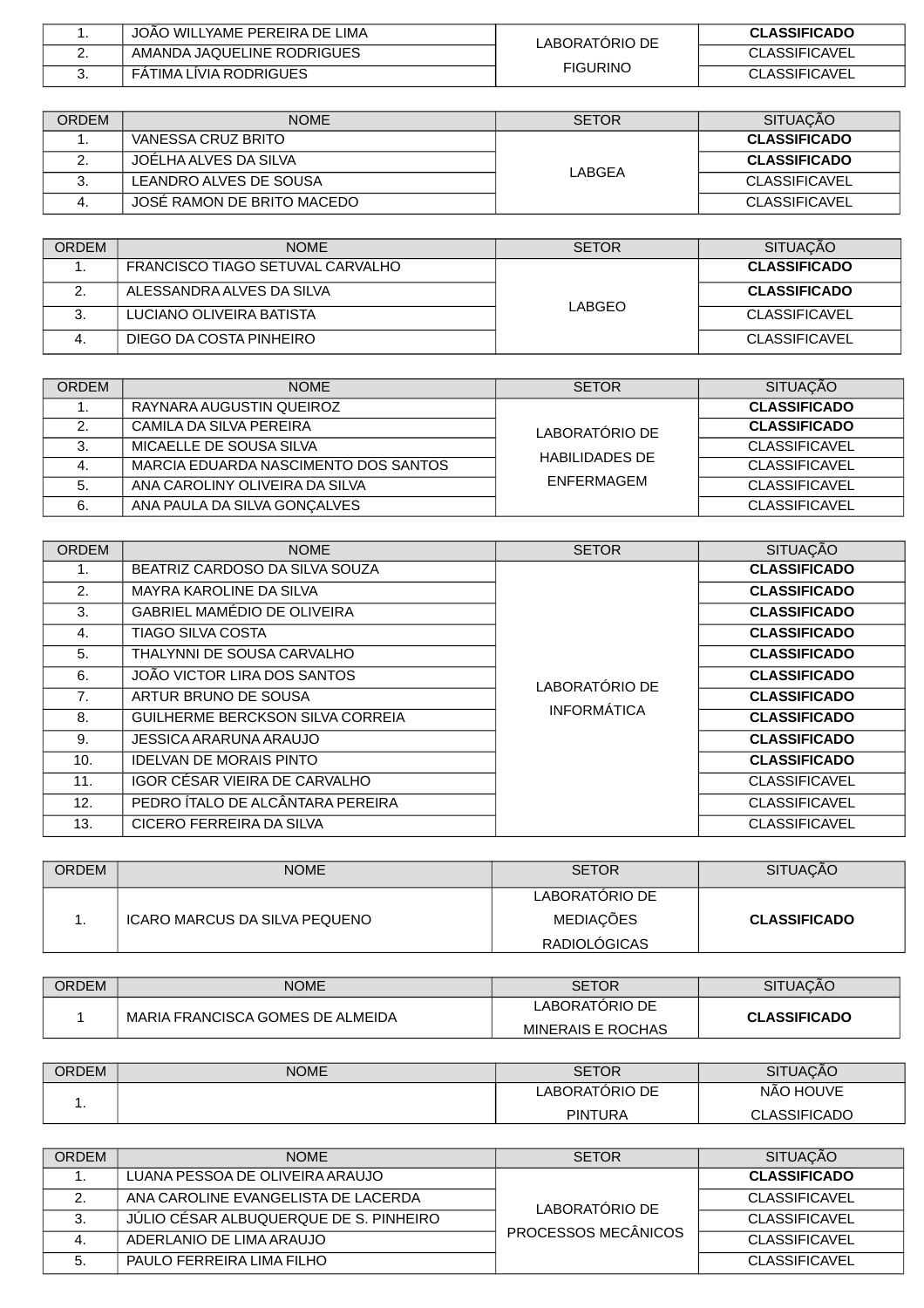| <b>ORDEM</b> | <b>NOME</b>                             | <b>SETOR</b>               | <b>SITUACAO</b>     |
|--------------|-----------------------------------------|----------------------------|---------------------|
| . .          | CARLOS ROBERTO DA SILVA LAMBERTI JUNIOR | LABORATORIO DE             | <b>CLASSIFICADO</b> |
| <u>.</u>     | ROGERIO HENRIQUE DA SILVA ALBUQUERQUE   | <b>TRIDIMENSIONALIDADE</b> | CLASSIFICAVEL       |

| <b>ORDEM</b> | <b>NOME</b>                        | <b>SETOR</b>         | <b>SITUACAO</b>     |
|--------------|------------------------------------|----------------------|---------------------|
| . .          | ADRIANO BEZERRA DOS SANTOS         | LABORATORIO DIDATICO | <b>CLASSIFICADO</b> |
|              | FRANCISCO CARLOS GONCALVES BARBOSA | DE ENSINO DE FISICA  | CLASSIFICAVEL       |

| <b>ORDEM</b> | <b>NOME</b>             | <b>SETOR</b>       | <b>SITUACÃO</b>     |
|--------------|-------------------------|--------------------|---------------------|
|              | ANALICE DA SILVA SANTOS | LABORATORIO QUATRO | <b>CLASSIFICADO</b> |
| --           |                         | <b>ELEMENTOS</b>   |                     |

| <b>ORDEM</b> | <b>NOME</b>                       | <b>SETOR</b>                         | <b>SITUAÇÃO</b>      |
|--------------|-----------------------------------|--------------------------------------|----------------------|
| ᆠ            | NATANIEL ZACARIAS DA SILVA        | LABORATÓRIO TEREZA<br>PINHEIRO TELES | <b>CLASSIFICADO</b>  |
| 2.           | NATALIA LIMA DOS SANTOS           |                                      | <b>CLASSIFICADO</b>  |
| 3.           | RITA DE CASSIA GONÇALVES DE LIMA  |                                      | <b>CLASSIFICADO</b>  |
| 4.           | VIVIANE RODRIGUES DE LIMA         |                                      | <b>CLASSIFICAVEL</b> |
| 5.           | MARCELA VITORIA TAVARES DA SILVA  |                                      | <b>CLASSIFICAVEL</b> |
| 6.           | ANTONIA JOANA DARQUE SILVA CAMPOS |                                      | <b>CLASSIFICAVEL</b> |
|              | ALANA DE OLIVEIRA SILVA           |                                      | <b>CLASSIFICAVEL</b> |

| ORDEM | <b>NOME</b> | <b>SETOR</b> | <b>SITUACÃO</b>               |
|-------|-------------|--------------|-------------------------------|
|       |             | LAGEO        | <b>VO HOUVE</b><br><b>NÃO</b> |
| --    |             | ___          | <b>CLASSIFICADO</b>           |

| <b>ORDEM</b> | NOME                        | SETOR  | <b>SITUACAO</b>     |
|--------------|-----------------------------|--------|---------------------|
| --           | DANIEL ALVES DE ALENCAR     | LAPECH | <b>CLASSIFICADO</b> |
| <u>.</u>     | MARIA DAIANE DA SILVA SOUSA |        | <b>CLASSIFICADO</b> |

| <b>ORDEM</b> | <b>NOMF</b>                        | <b>SETOR</b> | <b>SITUACÃO</b>      |
|--------------|------------------------------------|--------------|----------------------|
|              | MARIA EDUARDA TEOTÔNIO DA COSTA    | I APPRAF     | <b>CLASSIFICADO</b>  |
|              | AMANDA MARIA TAVARES MOREIRA       |              | <b>CLASSIFICAVEL</b> |
| 3            | INGRID CHRISTYNE FERREIRA DE SOUSA |              | <b>CLASSIFICAVEL</b> |
| 4.           | JOÃO ACKZAR SOUSA RODRIGUES        |              | <b>CLASSIFICAVEL</b> |
| 5.           | DAVI RAMALHO FURTADO               |              | <b>CLASSIFICAVEL</b> |
| 6.           | DACIANE SOARES DOS SANTOS          |              | <b>CLASSIFICAVEL</b> |

| <b>ORDEM</b> | <b>NOMF</b>                         | <b>SETOR</b> | <b>SITUACÃO</b>      |
|--------------|-------------------------------------|--------------|----------------------|
|              | ALEDNA KELLY FEITOSA PAIVA          | LEG          | <b>CLASSIFICADO</b>  |
|              | ALINE FERREIRA DE SOUSA             |              | <b>CLASSIFICADO</b>  |
|              | SAMIA EUFRASIO BARBOSA              |              | <b>CLASSIFICAVEL</b> |
| 4.           | MARIA ALEXSANDRA VIEIRA DE OLIVEIRA |              | <b>CLASSIFICAVEL</b> |
|              | ANTONIA RAQUEL CORDEIRO             |              | <b>CLASSIFICAVEL</b> |

| <b>ORDEM</b> | <b>NOME</b>                      | <b>SETOR</b> | <b>SITUACAO</b>     |
|--------------|----------------------------------|--------------|---------------------|
| --           | THAMIRIS DOS SANTOS E SILVA      | LEPEUC       | <b>CLASSIFICADO</b> |
| <u>.</u>     | LARISSA KEULY BEZERRA DOS SANTOS |              | <b>CLASSIFICADO</b> |
|              | RAYSSA SOARES LEITE              |              | CLASSIFICAVEL       |

| <b>ORDEM</b> | <b>NOME</b>                   | <b>SETOR</b>     | <b>SITUACÃO</b>     |
|--------------|-------------------------------|------------------|---------------------|
| --           | NEILSON FRANCISCO DE OLIVEIRA |                  | <b>CLASSIFICADO</b> |
|              | ISADORA RAMILI DA SILVA       | <b>LICITACAO</b> | <b>CLASSIFICADO</b> |

| <b>ORDEM</b> | <b>NOME</b>                  | SETOR           | <b>SITUACAO</b>      |
|--------------|------------------------------|-----------------|----------------------|
| --           | CICERA MERCIA BORGES MARTINS |                 | <b>CLASSIFICADO</b>  |
|              | FRANCISCO ROBSON MONTE VIDAL | LIRA NORDESTINA | <b>CLASSIFICAVEL</b> |

| <b>ORDEM</b> | <b>NOME</b>                | SETOR         | <b>SITUACAO</b>     |
|--------------|----------------------------|---------------|---------------------|
| <b>.</b>     | MARCOS VINICIUS DA SILVA   | <b>MATTAS</b> | <b>CLASSIFICADO</b> |
|              | RITA DE CASSIA GOMES BENTO |               | <b>CLASSIFICADO</b> |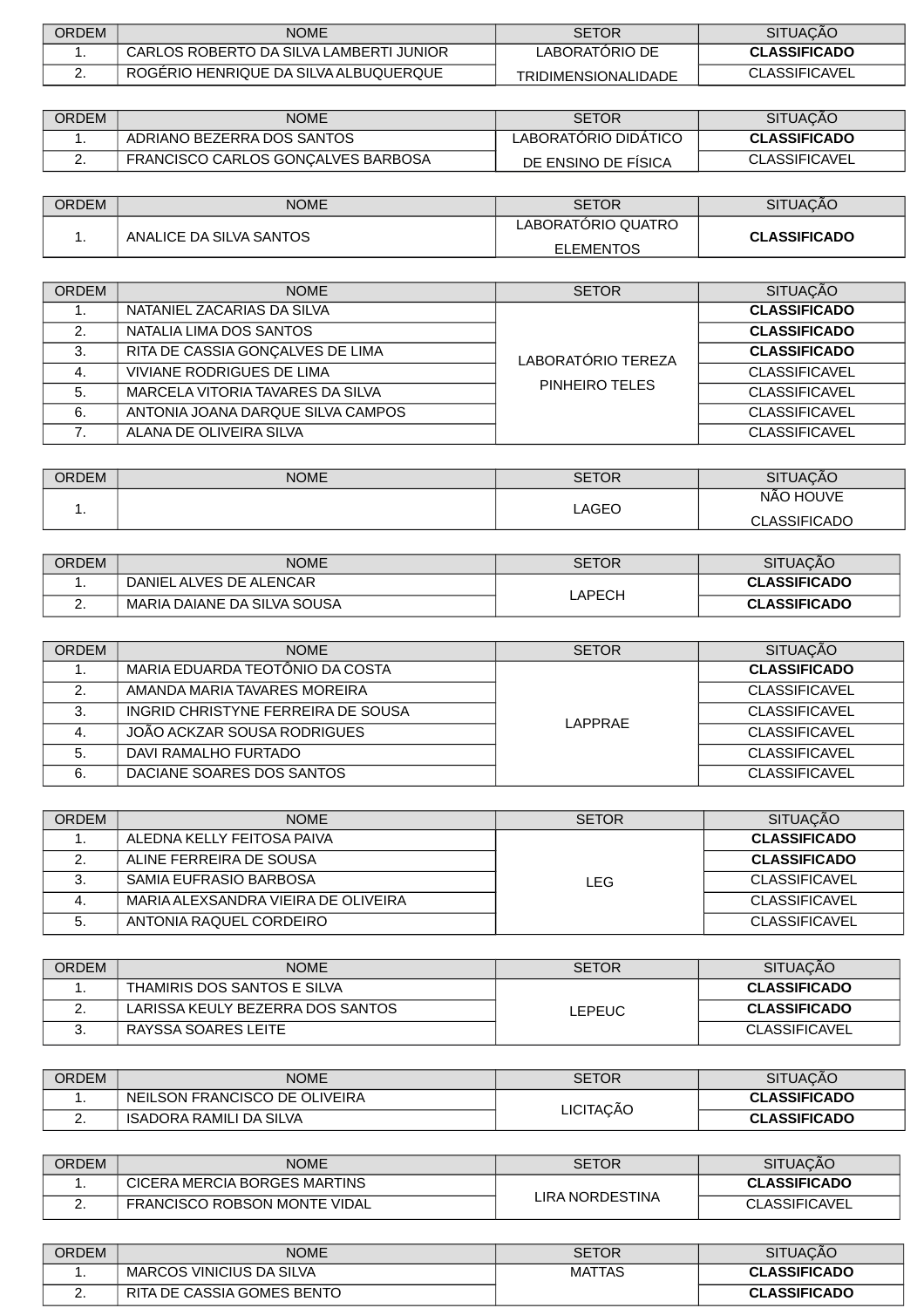|    | JOSE MARIO DA SILVA ALMEIDA      | <b>CLASSIFICAVEL</b> |
|----|----------------------------------|----------------------|
| 4. | VANEUZA SILVA PEREIRA            | <b>CLASSIFICAVEL</b> |
|    | ANTONIO ISRAEL DE MENESES MACEDO | <b>CLASSIFICAVEL</b> |
|    | JOÃO LUIS OLIVEIRA FORTALEZA     | <b>CLASSIFICAVEL</b> |
|    | JOÃO VICTOR DE LIMA HONORATO     | <b>CLASSIFICAVEL</b> |

| <b>ORDEM</b> | <b>NOME</b>                        | <b>SETOR</b>               | <b>SITUAÇÃO</b>      |
|--------------|------------------------------------|----------------------------|----------------------|
| ᅭ.           | ANTONIO TAILSON GONÇALVES DA SILVA |                            | <b>CLASSIFICADO</b>  |
| 2.           | YURI ALENCAR LIRA                  |                            | <b>CLASSIFICADO</b>  |
| 3.           | GILDA MARIA SANTANA NASCIMENTO     |                            | <b>CLASSIFICADO</b>  |
| 4.           | GABRYELA STEFFANI AMARAL LEAO      | <b>MONITORIA ESPORTIVA</b> | <b>CLASSIFICADO</b>  |
| 5.           | <b>CLEITON FELIX DE SOUSA</b>      |                            | <b>CLASSIFICAVEL</b> |
| 6.           | CLARA YASMIM DA SILVA NASCIMENTO   |                            | <b>CLASSIFICAVEL</b> |
|              | MATHEUS VICTOR DE LIMA             |                            | <b>CLASSIFICAVEL</b> |

| <b>ORDEM</b> | <b>NOME</b>                | SETOR         | <b>SITUACÃO</b>      |
|--------------|----------------------------|---------------|----------------------|
| . .          | MARIA RAIANE FELIX BEZERRA |               | <b>CLASSIFICADO</b>  |
| <u>.</u>     | RAFAEL FERREIRA DA SILVA   | <b>NEGRER</b> | <b>CLASSIFICAVEL</b> |

| <b>ORDEM</b> | <b>NOME</b>                            | <b>SETOR</b> | <b>SITUACÃO</b>      |
|--------------|----------------------------------------|--------------|----------------------|
|              | EDVAN GONCALVES GOMES                  |              | <b>CLASSIFICADO</b>  |
| 2.           | <b>ISLANIA DE MELO OLIVEIRA</b>        |              | <b>CLASSIFICADO</b>  |
| 3.           | JACKELANY AUGUSTO DO NASCIMENTO        |              | <b>CLASSIFICAVEL</b> |
|              | LETICIA RODRIGUES DOS SANTOS           | <b>NEI</b>   | <b>CLASSIFICAVEL</b> |
| 5.           | MARIA LUCIARA MARINHO DO NASCIMENTO    |              | <b>CLASSIFICAVEL</b> |
| 6.           | <b>IOLANDA DE SALES PINTO SANTIAGO</b> |              | <b>CLASSIFICAVEL</b> |
|              | NATALIA JAINE GONCALVES DE MELO        |              | <b>CLASSIFICAVEL</b> |

| <b>ORDEM</b> | <b>NOME</b>                              | <b>SETOR</b>    | <b>SITUACÃO</b>      |
|--------------|------------------------------------------|-----------------|----------------------|
|              | CIBELE DA CONCEIÇÃO BARROS DO NASCIMENTO | <b>NEPECBIO</b> | <b>CLASSIFICADO</b>  |
|              | DUCYELY LIMA SILVA                       |                 | <b>CLASSIFICADO</b>  |
| ິ            | MARIA THAYNA ALVES DOS SANTOS            |                 | <b>CLASSIFICAVEL</b> |
| 4.           | GÉSSICA DA SILVA MARTINS                 |                 | <b>CLASSIFICAVEL</b> |
| 5.           | LARA RHAYANNE FERNANDES XAVIER           |                 | <b>CLASSIFICAVEL</b> |
| 6.           | RENATA MARIA DA SILVA                    |                 | <b>CLASSIFICAVEL</b> |

| <b>ORDEM</b> | <b>NOME</b>                       | <b>SETOR</b> | <b>SITUACÃO</b>      |
|--------------|-----------------------------------|--------------|----------------------|
|              | MARIA VANUZA MUNIZ DA SILVA       | <b>NERE</b>  | <b>CLASSIFICADO</b>  |
|              | JOÃO ANTÔNIO DE MELO PEREIRA      |              | <b>CLASSIFICADO</b>  |
| ີ            | AMANDA ELLEN NASCIMENTO DE ARAUJO |              | <b>CLASSIFICAVEL</b> |
| 4.           | BRENDA DE BRITO ALENCAR           |              | <b>CLASSIFICAVEL</b> |
| 5.           | RENNAN RICARDO DA SILVA           |              | <b>CLASSIFICAVEL</b> |
| 6.           | MARIA ROSANY ALVES                |              | <b>CLASSIFICAVEL</b> |

| <b>ORDEM</b> | <b>NOME</b>                   | <b>SETOR</b> | <b>SITUACAO</b>     |
|--------------|-------------------------------|--------------|---------------------|
|              | LETICIA KELLY COSTA FRANCA    | <b>NETED</b> | <b>CLASSIFICADO</b> |
|              | LUANA BELO SILVA              |              | <b>CLASSIFICADO</b> |
|              | ISABELLA BATISTA SILVA SOARES |              | CLASSIFICAVEL       |

| <b>ORDEM</b> | <b>NOME</b>                           | <b>SETOR</b>  | <b>SITUACAO</b>     |
|--------------|---------------------------------------|---------------|---------------------|
|              | ANTONIO CAIO ALMEIDA ROSAL            | <b>NETLLI</b> | <b>CLASSIFICADO</b> |
| <u>.</u>     | <b>GEORGE ANTONIO CORREIA FEITOSA</b> |               | <b>CLASSIFICADO</b> |
|              | YGOR BRITO COUTO                      |               | CLASSIFICAVEL       |

| <b>ORDEM</b>                                                                                                                                                                                                                         | <b>NOME</b>                          | <b>SETOR</b> | <b>SITUACAO</b>      |
|--------------------------------------------------------------------------------------------------------------------------------------------------------------------------------------------------------------------------------------|--------------------------------------|--------------|----------------------|
| a 1919. projekt 1919.<br>Drugi projekt 1929. projekt 1929. projekt 1929. projekt 1929. projekt 1929. projekt 1929. projekt 1929. projek<br>Drugi projekt 1929. projekt 1929. projekt 1929. projekt 1929. projekt 1929. projekt 1929. | MARIA AUBECIVANIA DE MOURA RODRIGUES | <b>NIAS</b>  | <b>CLASSIFICADO</b>  |
| <u>.</u>                                                                                                                                                                                                                             | APARECIDO DANIEL LINO DA SILVA       |              | <b>CLASSIFICADO</b>  |
|                                                                                                                                                                                                                                      | MARIA IZABELA BARBOSA                |              | <b>CLASSIFICAVEL</b> |
|                                                                                                                                                                                                                                      | MELINA EVEN SILVA DA COSTA           |              | <b>CLASSIFICAVEL</b> |

| JRDEM | <b>NOME</b><br>$\sim$ | $\sim$ $\sim$ $\sim$ $\sim$<br>_______ | $\sim$<br>$-1$<br>___ |
|-------|-----------------------|----------------------------------------|-----------------------|
|       |                       |                                        |                       |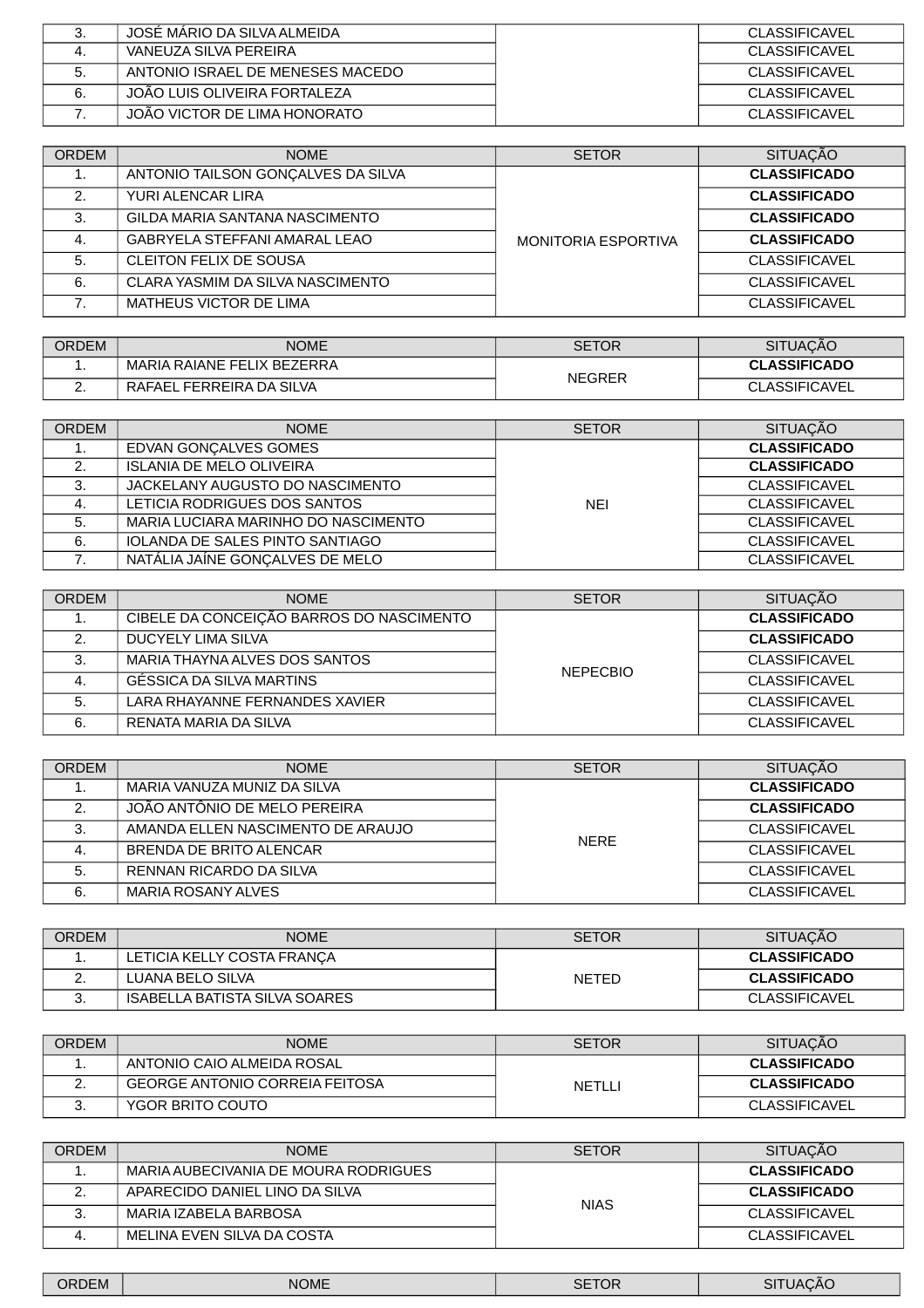|    | JESSICA MYLENA DE OLIVEIRA SERAFIM |               | <b>CLASSIFICADO</b>  |
|----|------------------------------------|---------------|----------------------|
| 2. | CAMILA GONCALVES SANTOS            |               | <b>CLASSIFICADO</b>  |
| 3. | JANE ARAÚJO DE OLIVEIRA            |               | <b>CLASSIFICADO</b>  |
| 4. | ELIAS PEDRO DE OLIVEIRA NETO       |               | <b>CLASSIFICAVEL</b> |
| 5. | CICERA RENATA FERNANDES DE LIMA    | <b>NUAPEH</b> | <b>CLASSIFICAVEL</b> |
| 6. | ANTONIA ROSANA SILVA               |               | <b>CLASSIFICAVEL</b> |
|    | <b>MARCELA COSTA BEM</b>           |               | <b>CLASSIFICAVEL</b> |
| 8. | <b>CAMILA DE SOUSA SANTOS</b>      |               | <b>CLASSIFICAVEL</b> |
| 9. | LIGIA TEOTONIO DA COSTA            |               | <b>CLASSIFICAVEL</b> |

| <b>ORDEM</b>   | <b>NOME</b>                       | <b>SETOR</b> | <b>SITUAÇÃO</b>      |
|----------------|-----------------------------------|--------------|----------------------|
| $\mathbf{1}$ . | MARIA YONARA FERREIRA DOS SANTOS  |              | <b>CLASSIFICADO</b>  |
| 2.             | LUCAS RODRIGUES GONÇALVES         |              | <b>CLASSIFICADO</b>  |
| 3.             | CICERO EUGENIO TOMAZ ALVES        |              | <b>CLASSIFICADO</b>  |
| 4.             | FERNANDA GOMES FIDELES            |              | <b>CLASSIFICADO</b>  |
| 5.             | VITORIA STHEFANY DA SILVA PEREIRA |              | <b>CLASSIFICADO</b>  |
| 6.             | <b>IANARA RAINE MARTINS MOTA</b>  |              | <b>CLASSIFICAVEL</b> |
| 7 <sub>1</sub> | RAFAEL CASSIANO DE LIMA           | <b>NUARC</b> | <b>CLASSIFICAVEL</b> |
| 8.             | JOZANA ANADIAS PINHEIRO           |              | <b>CLASSIFICAVEL</b> |
| 9.             | VANESSA KELLE DA SILVA            |              | <b>CLASSIFICAVEL</b> |
| 10.            | DANIEL BATISTA MILITÃO            |              | <b>CLASSIFICAVEL</b> |
| 11.            | <b>LUANA FERNANDES DUTRA</b>      |              | <b>CLASSIFICAVEL</b> |
| 12.            | PAULO IVES PEREIRA DE ALCÂNTARA   |              | <b>CLASSIFICAVEL</b> |

| <b>ORDEM</b>   | <b>NOME</b>                             | <b>SETOR</b>       | <b>SITUAÇÃO</b>      |
|----------------|-----------------------------------------|--------------------|----------------------|
| 1.             | PÂMELA GABRIELLY MENDES                 |                    | <b>CLASSIFICADO</b>  |
| 2.             | <b>ITALO JOHN FREITAS DA SILVA</b>      |                    | <b>CLASSIFICADO</b>  |
| 3.             | MARIANA FEIJÓ DE FIGUEIREDO             |                    | <b>CLASSIFICADO</b>  |
| 4.             | LUÍS EDUARDO BORGES PEREIRA             |                    | <b>CLASSIFICADO</b>  |
| 5.             | <b>VIRNA PIRES VILAR DE FREITAS</b>     |                    | <b>CLASSIFICADO</b>  |
| 6.             | BEATRIZ THAYNÁ SOBREIRA LIMA            |                    | <b>CLASSIFICADO</b>  |
| 7 <sub>1</sub> | MAURA SORAIA LOPES DE SOUZA             |                    | <b>CLASSIFICADO</b>  |
| 8.             | VICTOR AFONSO SILVA DE CASTRO GUIMARÃES |                    | <b>CLASSIFICADO</b>  |
| 9.             | CICERO ANTONIO AMORIM DOS SANTOS        |                    | <b>CLASSIFICADO</b>  |
| 10.            | ERASMO DA SILVA BEZERRA FILHO           | NÚCLEO DE PRÁTICAS | <b>CLASSIFICADO</b>  |
| 11.            | MARIA ISABELLA ALVES FACUNDO            |                    | <b>CLASSIFICAVEL</b> |
| 12.            | ALANY MIRELY LUCAS SARAIVA              | <b>JURÍDICAS</b>   | <b>CLASSIFICAVEL</b> |
| 13.            | ANA ISABELLE LIMA ALVES DE SOUSA        |                    | <b>CLASSIFICAVEL</b> |
| 14.            | APARECIDO DE SOUZA CARVALHO FILHO       |                    | <b>CLASSIFICAVEL</b> |
| 15.            | <b>JOSE VICENTE DA SILVA GREGORIO</b>   |                    | <b>CLASSIFICAVEL</b> |
| 16.            | LARISSA MASCARENHAS FIGUEIREDO          |                    | <b>CLASSIFICAVEL</b> |
| 17.            | CICERA DE OLIVEIRA EVANGELISTA          |                    | <b>CLASSIFICAVEL</b> |
| 18.            | KAYO CESAR MOREIRA LUNA CRUZ            |                    | <b>CLASSIFICAVEL</b> |
| 19.            | NYSSARA EVELYN PAIVA DIAS               |                    | <b>CLASSIFICAVEL</b> |
| 20.            | BRUNO HENRIQUE SOUSA DE FIGUEIREDO      |                    | <b>CLASSIFICAVEL</b> |
| 21.            | ABEL FELIPE LÔBO DE ALENCAR             |                    | <b>CLASSIFICAVEL</b> |

| <b>ORDEM</b> | <b>NOME</b> | <b>SETOR</b>  | <b>SITUACÃO</b>     |
|--------------|-------------|---------------|---------------------|
| --           |             | <b>NUCLIN</b> | NÃO HOUVE           |
|              |             |               | <b>CLASSIFICADO</b> |

| ORDEM   | <b>NOME</b>                      | <b>SETOR</b>  | <b>SITUACÃO</b>      |
|---------|----------------------------------|---------------|----------------------|
|         | JOSE WEGINO DOS SANTOS SATURNINO | <b>NUPFFF</b> | <b>CLASSIFICADO</b>  |
| <u></u> | THAIS GONCALVES SILVA            |               | <b>CLASSIFICADO</b>  |
|         | PEDRO HAWYR BEZERRA DA SILVA     |               | <b>CLASSIFICAVEL</b> |
|         | TALISSON ALVES DA SILVA          |               | <b>CLASSIFICAVEL</b> |
| 5.      | JOÃO PAULO BENTO DA SILVA        |               | <b>CLASSIFICAVEL</b> |

| <b>ORDEM</b> | NOME                        | SETOR           | <b>SITUACAO</b>     |
|--------------|-----------------------------|-----------------|---------------------|
| <b>.</b>     | TEOFILO SILVA PRIMO CORREIA | OBSERVATORIO DA | <b>CLASSIFICADO</b> |
| <u>.</u>     | LUIZA MARIA SOUSA NUNES     |                 | <b>CLASSIFICADO</b> |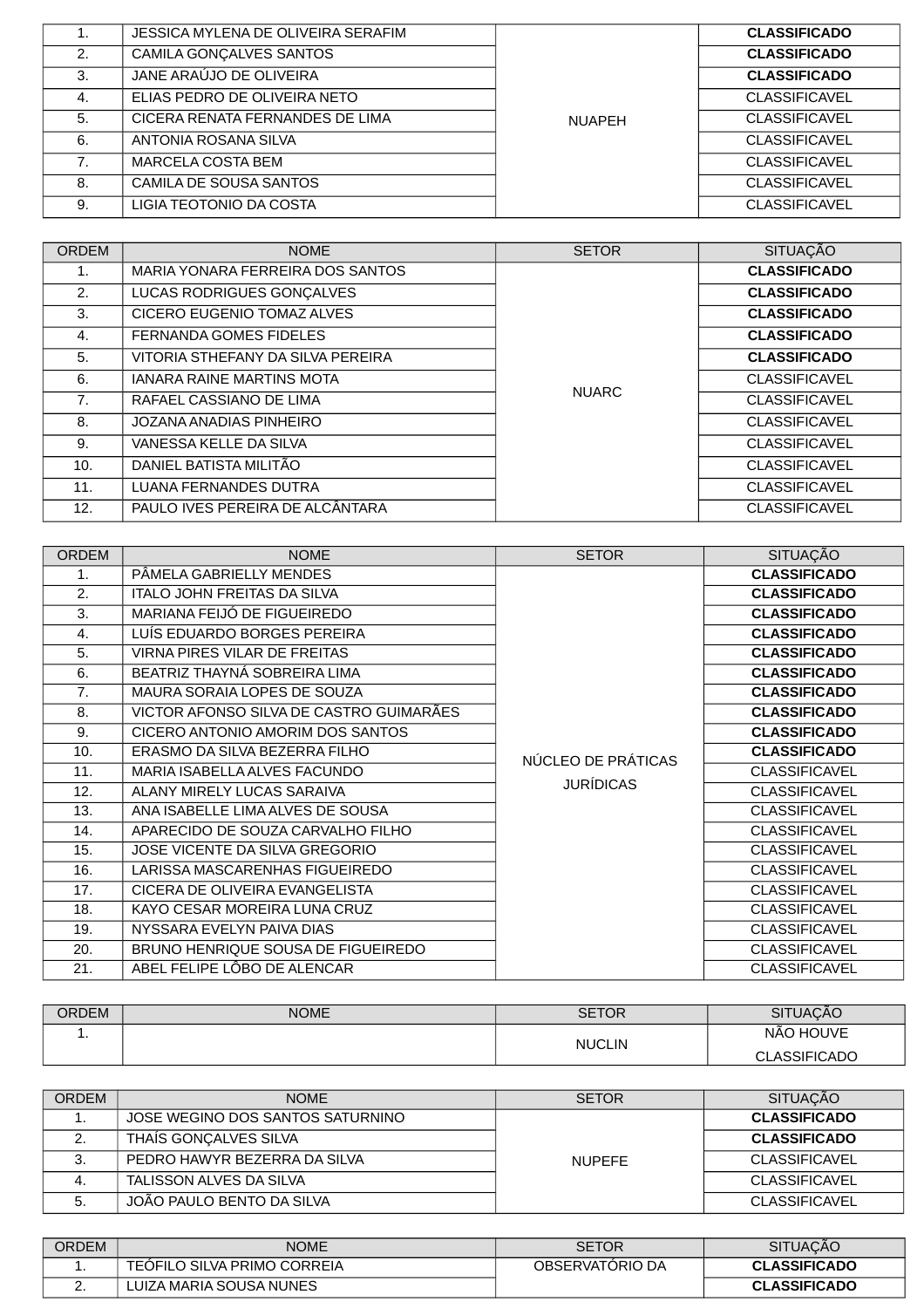| ت            | PEDRO YAN ALEXANDRE BARBOSA KENNEDY |                      | <b>CLASSIFICADO</b>  |
|--------------|-------------------------------------|----------------------|----------------------|
| 4.           | LARISSIA CANDIDO CARDOSO            | VIOLÊNCIA E DIREITOS | <b>CLASSIFICADO</b>  |
|              |                                     | <b>HUMANOS</b>       |                      |
| <b>ORDEM</b> | <b>NOME</b>                         | <b>SETOR</b>         | <b>SITUACÃO</b>      |
| ∸.           | LAVÍNIA GRIMAUTH ALENCAR            |                      | <b>CLASSIFICADO</b>  |
|              | CICERO ALVES LOPES                  | <b>PARFOR</b>        | <b>CLASSIFICAVEL</b> |

| <b>ORDEM</b> | <b>NOME</b>                        | <b>SETOR</b> | <b>SITUAÇÃO</b>      |
|--------------|------------------------------------|--------------|----------------------|
| 1.           | ANA PAULA ALMEIDA ROSAL            |              | <b>CLASSIFICADO</b>  |
| 2.           | MARIA RENATA FURTADO DE SOUSA      |              | <b>CLASSIFICADO</b>  |
| 3.           | MARIA DO ROSÁRIO BELA GOMES        |              | <b>CLASSIFICAVEL</b> |
| 4.           | <b>BRUNO RAFAEL VIEIRA LOPES</b>   |              | <b>CLASSIFICAVEL</b> |
| 5.           | <b>INGRID FERREIRAGUINELE</b>      |              | <b>CLASSIFICAVEL</b> |
| 6.           | MÔNICA OLIVERA DO NASCIMENTO       |              | <b>CLASSIFICAVEL</b> |
| 7.           | IVANILDA LEANDRO DE LIMA           |              | <b>CLASSIFICAVEL</b> |
| 8.           | RAINE THAMARA DE OLIVEIRA SANTOS   | <b>PIBID</b> | <b>CLASSIFICAVEL</b> |
| 9.           | LUCAS MELO DOS SANTOS              |              | <b>CLASSIFICAVEL</b> |
| 10.          | TAIS TAMIRES LIMA DA SILVA         |              | <b>CLASSIFICAVEL</b> |
| 11.          | <b>MAYARA MACEDO LIMA</b>          |              | <b>CLASSIFICAVEL</b> |
| 12.          | <b>CLARICE SANTOS SOARES</b>       |              | <b>CLASSIFICAVEL</b> |
| 13.          | <b>HYTALINE RODRIGUES DA SILVA</b> |              | <b>CLASSIFICAVEL</b> |
| 14.          | ANA CARLA MAGALHÃES DE SOUSA       |              | <b>CLASSIFICAVEL</b> |
| 15.          | ANTONIA BRUNA FURTADO DE SOUSA     |              | <b>CLASSIFICAVEL</b> |

| <b>ORDEM</b> | <b>NOME</b>                           | <b>SETOR</b>      | <b>SITUAÇÃO</b>      |
|--------------|---------------------------------------|-------------------|----------------------|
|              | <b>TAMIRES HIGINO TELES</b>           | <b>PREFEITURA</b> | <b>CLASSIFICADO</b>  |
| 2.           | <b>KENNYSVAN CAMPOS MARTINS</b>       |                   | <b>CLASSIFICAVEL</b> |
| 3.           | LUIZ RIBEIRO DE SOUSA JUNIOR          |                   | <b>CLASSIFICAVEL</b> |
| 4.           | JOSÉ DENILSON SOARES DOS SANTOS       |                   | <b>CLASSIFICAVEL</b> |
| 5.           | MARCIA SIMONE DA SILVA                |                   | <b>CLASSIFICAVEL</b> |
| 6.           | PEDRO PAULO DA SILVA OLIVEIRA         |                   | <b>CLASSIFICAVEL</b> |
|              | ANDERSON OLIVEIRA BRITO               |                   | <b>CLASSIFICAVEL</b> |
| 8.           | <b>GABRIEL ANTONY LEAL DE MIRANDA</b> |                   | <b>CLASSIFICAVEL</b> |

| <b>ORDEM</b> | <b>NOME</b>                | <b>SETOR</b> | <b>SITUAÇÃO</b>      |
|--------------|----------------------------|--------------|----------------------|
|              | LUDMILA DAYANE DE SOUZA    |              | <b>CLASSIFICADO</b>  |
| 2.           | VIVIANE CATININ DA SILVA   |              | <b>CLASSIFICAVEL</b> |
| З.           | MATHEUS ARAUJO COSTA       |              | <b>CLASSIFICAVEL</b> |
| 4.           | TATIANE IÉLIA SA SILVA     | <b>PROAD</b> | <b>CLASSIFICAVEL</b> |
| 5.           | PALOMA MARIA MELO DA SILVA |              | <b>CLASSIFICAVEL</b> |
| 6.           | ALAN BARBOSA DE SALES      |              | <b>CLASSIFICAVEL</b> |
|              | MATHEUS RODRIGUES DE SOUZA |              | <b>CLASSIFICAVEL</b> |

| <b>ORDEM</b> | <b>NOME</b>                          | <b>SETOR</b> | <b>SITUAÇÃO</b>      |
|--------------|--------------------------------------|--------------|----------------------|
| 1.           | ELLEN MARIA SOUZA ALENCAR            |              | <b>CLASSIFICADO</b>  |
| 2.           | AGDON ENOQUE FERREIRA SANTOS         |              | <b>CLASSIFICADO</b>  |
| 3.           | <b>ISMARA MENESES MORAES FEITOSA</b> |              | <b>CLASSIFICADO</b>  |
| 4.           | JOSE YARLIS GOMES DE ALMEIDA         |              | <b>CLASSIFICAVEL</b> |
| 5.           | FERNANDA RODRIGUES GONÇALVES         |              | <b>CLASSIFICAVEL</b> |
| 6.           | SONIA ANTERO DE OLIVEIRA             |              | <b>CLASSIFICAVEL</b> |
| 7.           | JOÃO RAFAEL GOMES                    | <b>PROAE</b> | <b>CLASSIFICAVEL</b> |
| 8.           | CICERO NAILSON RODRIGUES DA SILVA    |              | <b>CLASSIFICAVEL</b> |
| 9.           | MAURICIO INÁCIO SILVA                |              | <b>CLASSIFICAVEL</b> |
| 10.          | AMANDA RODRIGUES DE LIMA             |              | <b>CLASSIFICAVEL</b> |
| 11.          | MARIA KARINE DA SILVA                |              | <b>CLASSIFICAVEL</b> |

| ORDEM       | <b>NOME</b>                 | <b>SETOR</b> | <b>SITUACAO</b>     |
|-------------|-----------------------------|--------------|---------------------|
| -- -        | GEOVANNI DA SILVA CARVALHO  | <b>PROEI</b> | <b>CLASSIFICADO</b> |
| <u>. . </u> | LUCAS DIOGO MARTINS MOREIRA |              | <b>CLASSIFICADO</b> |
| ີ.          | RUAN GONCALVES MONTEIRO     |              | <b>CLASSIFICADO</b> |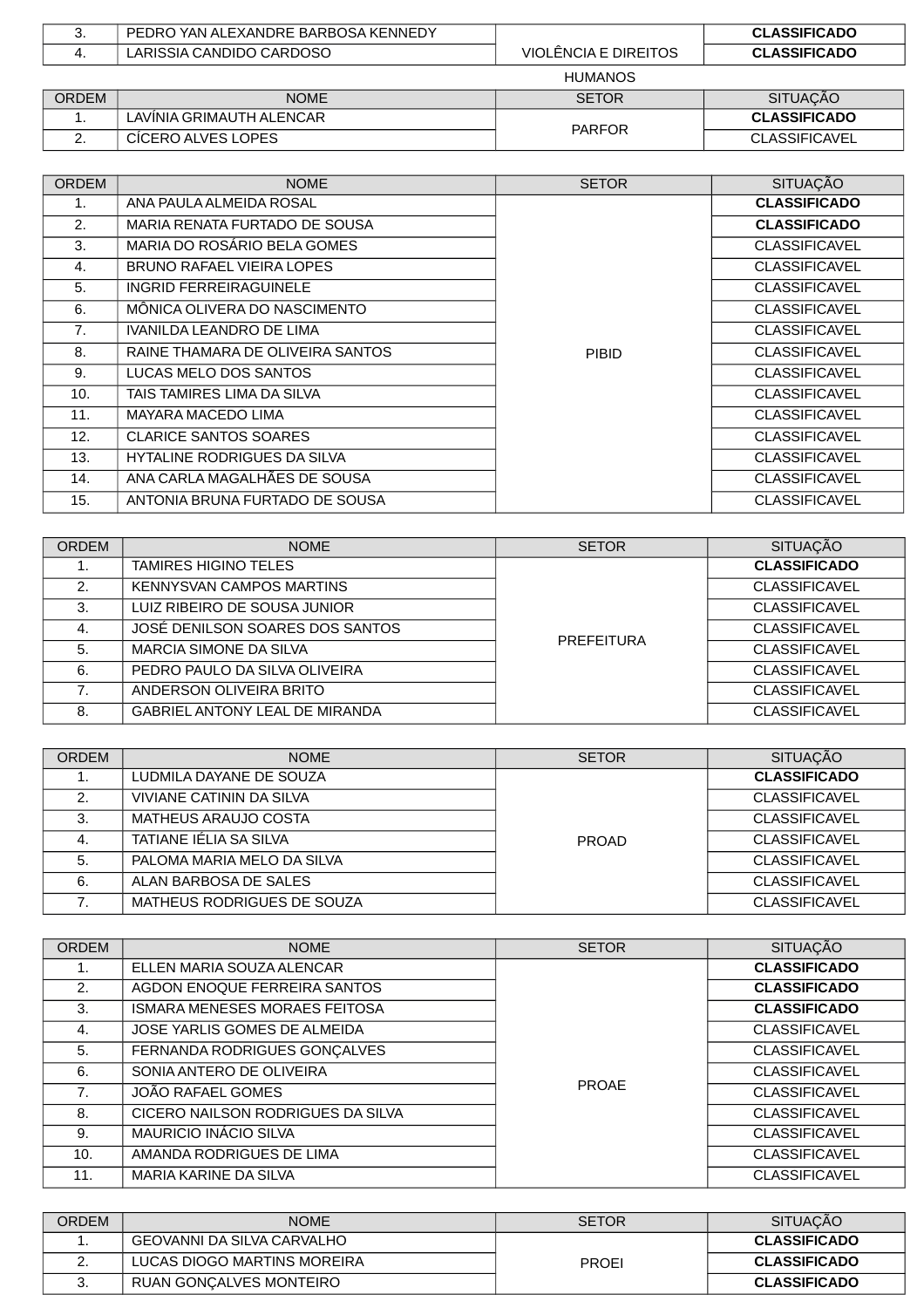| ORDEM | <b>NOME</b>                           | <b>SETOR</b> | <b>SITUACÃO</b>      |
|-------|---------------------------------------|--------------|----------------------|
|       | SARA FERRO DE MELO                    | <b>PROEX</b> | <b>CLASSIFICADO</b>  |
|       | OLIMAR DE MACÊDO FREIRE JUNIOR        |              | <b>CLASSIFICADO</b>  |
|       | MARIA LETICIA VERÍSSIMO ZÓGOB PEREIRA |              | <b>CLASSIFICAVEL</b> |
| 4.    | PEDRO LUCAS FERREIRA SALES            |              | <b>CLASSIFICAVEL</b> |
| 5.    | LÍVIA MARIA CORDEIRO DE SOUSA         |              | <b>CLASSIFICAVEL</b> |
| 6.    | CAROL LUCAS DA SILVA                  |              | <b>CLASSIFICAVEL</b> |

| ORDEM | <b>NOME</b>                                                          | $-$<br>'UR<br>⊩⊐ت | $\sim$ $\sim$<br><b>'JACAL</b>          |
|-------|----------------------------------------------------------------------|-------------------|-----------------------------------------|
| . .   | <b>SARAIVA</b><br>$\cap$ RLL<br><b>IMA</b><br>--<br>MAF<br>⊣ר<br>ANI | <b>PROGRAD</b>    | CADO<br>~-<br>$\ddot{\phantom{m}}$<br>◡ |

| ORDEM | <b>NOME</b>                       | <b>SETOR</b> | <b>SITUACÃO</b>      |
|-------|-----------------------------------|--------------|----------------------|
|       | ALINE SAMPAIO ROLIM DE SENA       | PROJETO APH  | <b>CLASSIFICADO</b>  |
|       | LORENA FARIAS RODRIGUES CORREIA   |              | <b>CLASSIFICADO</b>  |
|       | MYLLENA FARIAS GOMES              |              | <b>CLASSIFICAVEL</b> |
|       | KAUANNY VITORIA DOS SANTOS        |              | <b>CLASSIFICAVEL</b> |
|       | <b>GERLIANE FILGUEIRA LEITE</b>   |              | <b>CLASSIFICAVEL</b> |
|       | MARIA JOSÉLIA DE MENEZES FERREIRA |              | <b>CLASSIFICAVEL</b> |

| ORDEM       | <b>NOME</b>                       | <b>SETOR</b> | <b>SITUACÃO</b>      |
|-------------|-----------------------------------|--------------|----------------------|
| <b>.</b>    | MILEIDE GONCALVES PEREIRA         | PROPLAN      | <b>CLASSIFICADO</b>  |
| <u>. . </u> | JAILZA PEREIRA DE ALMEIDA         |              | <b>CLASSIFICADO</b>  |
|             | ANTONIO EWERTON LEITE DE OLIVEIRA |              | <b>CLASSIFICAVEL</b> |
|             | OCIMEIRA PEREIRA CASSIMIRO        |              | <b>CLASSIFICAVEL</b> |

| ORDEM | <b>NOME</b>                         | <b>SETOR</b> | <b>SITUACÃO</b>      |
|-------|-------------------------------------|--------------|----------------------|
|       | ANA RAYSSA BRAULIO CIDADE           | PRPGP        | <b>CLASSIFICADO</b>  |
|       | TULIO YARLIS DE SOUSA RODRIGUES     |              | <b>CLASSIFICADO</b>  |
|       | MARINA DA GLÓRIA RIBEIRO DE ALENCAR |              | <b>CLASSIFICADO</b>  |
|       | ROSIENE SILVA LIMA                  |              | <b>CLASSIFICAVEL</b> |
|       | CICERA VANESSA LIMA DE OLIVEIRA     |              | <b>CLASSIFICAVEL</b> |

| <b>ORDEM</b> | <b>NOME</b>                                         | <b>SETOR</b> | <b>SITUACAO</b>     |
|--------------|-----------------------------------------------------|--------------|---------------------|
| --           | JUNIOR<br><b>JOSE</b><br>APARECIDO DOS SANT<br>۹TOS | RÁDIC        | <b>CLASSIFICADO</b> |

| ORDFM    | <b>NOMF</b>                       | <b>SETOR</b>      | <b>SITUACAO</b>      |
|----------|-----------------------------------|-------------------|----------------------|
| <b>.</b> | MARIA EDUARDA OLIVEIRA DE ALENCAR |                   | <b>CLASSIFICADO</b>  |
| <u>.</u> | MARIA HELENA DA CONCEIÇÃO SANTOS  | <b>RESIDÊNCIA</b> | <b>CLASSIFICAVEL</b> |
|          | FRANCISCO PEREIRA ALVES           | MULTIPROFISSIONAL | <b>CLASSIFICAVEL</b> |
|          | TAIANE RODRIGUES DA COSTA         |                   | <b>CLASSIFICAVEL</b> |

| ORDEM    | <b>NOME</b>                       | <b>SETOR</b>             | <b>SITUACAO</b>      |
|----------|-----------------------------------|--------------------------|----------------------|
| --       | JOSE HERBESON FERREIRA DOS SANTOS |                          | <b>CLASSIFICADO</b>  |
| <u>.</u> | MARIA JENNEFER PEREIRA DA SILVA   | RESIDENCIA UNIVERSITARIA | <b>CLASSIFICADO</b>  |
|          | JOICE GONCALVES FIRMINO           |                          | <b>CLASSIFICAVEL</b> |

| <b>ORDEM</b>   | <b>NOME</b>                       | <b>SETOR</b>         | <b>SITUAÇÃO</b>      |
|----------------|-----------------------------------|----------------------|----------------------|
| 1.             | NATALIA BEZERRA RODRIGUES         | <b>RESTAURANTE</b>   | <b>CLASSIFICADO</b>  |
| 2.             | JOSÉ LEONARDO LEITÃO DA SILVA     | <b>UNIVERSITÁRIO</b> | <b>CLASSIFICADO</b>  |
| 3.             | PEDRO HENRIQUE LOPES PINHEIRO     |                      | <b>CLASSIFICADO</b>  |
| 4.             | FLÁVIO RIBEIRO DOS SANTOS         |                      | <b>CLASSIFICADO</b>  |
| 5.             | <b>JOSE EDSON VIEIRA IZIDERIO</b> |                      | <b>CLASSIFICADO</b>  |
| 6.             | AMANDA CIRILO DE SOUSA LIMA       |                      | <b>CLASSIFICADO</b>  |
| 7 <sub>1</sub> | ANDREZA NASCIMENTO DE MOURA       |                      | <b>CLASSIFICADO</b>  |
| 8.             | JOSE MATEUS GOMES BARBOSA         |                      | <b>CLASSIFICADO</b>  |
| 9.             | KELVYN SARAIVA DA SILVA           |                      | <b>CLASSIFICADO</b>  |
|                | 10. MARIA DAYANA SANTOS OLIVEIRA  |                      | <b>CLASSIFICADO</b>  |
| 11.            | DANIEL DA SILVEIRA SILVA          |                      | <b>CLASSIFICADO</b>  |
| 12.            | MARYBELLY DA PAZ LARA SILVA SALES |                      | <b>CLASSIFICAVEL</b> |